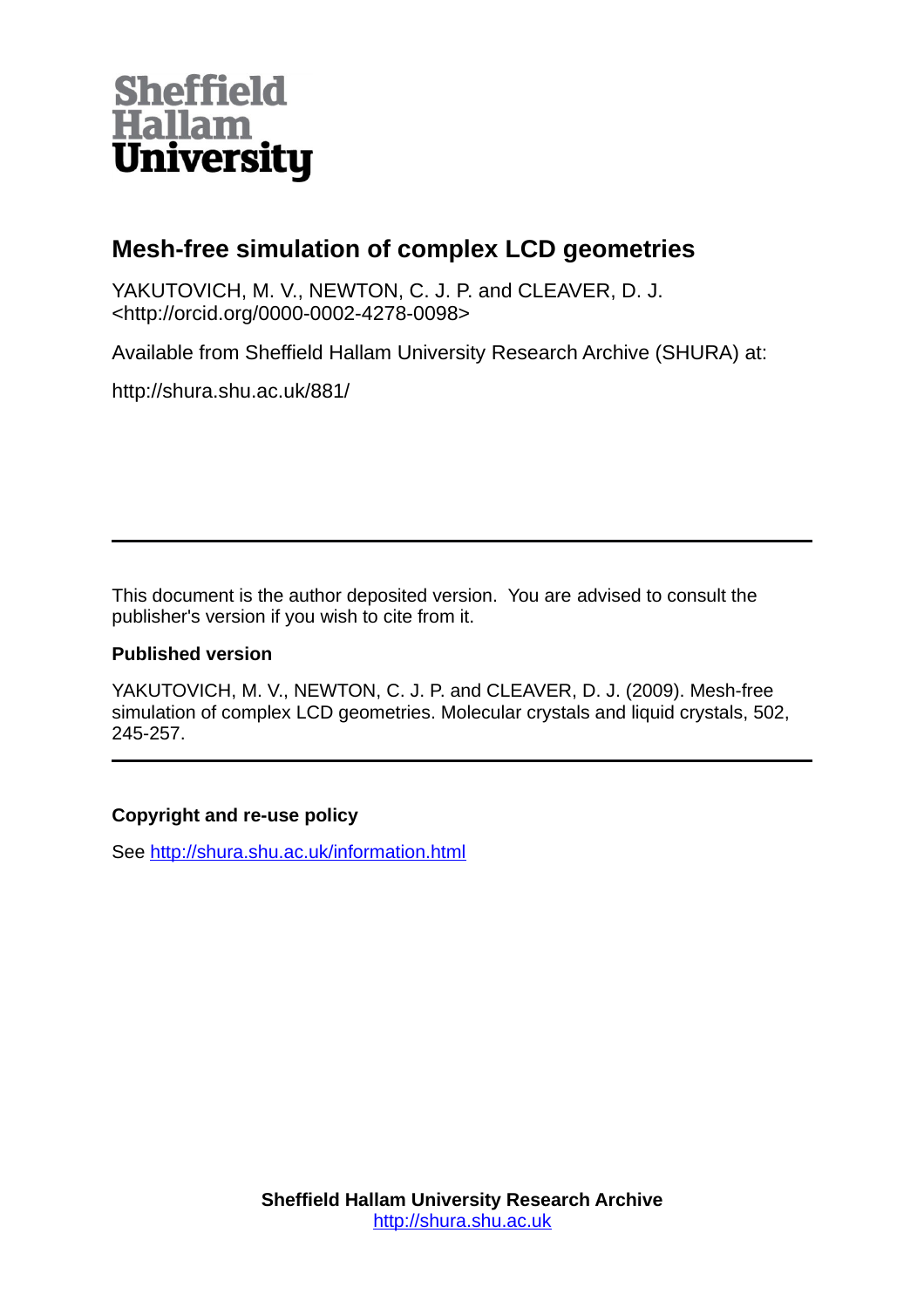# Mesh-free simulation of complex LCD geometries.

M.V. Yakutovich<sup>1</sup>, C.J.P. Newton<sup>2</sup>, D.J. Cleaver<sup>1</sup>

<sup>1</sup>Materials and Engineering Research Institute, Sheffield Hallam University, Howard Street,

Sheffield S1 1WB, United Kingdom

<sup>2</sup>Hewlett-Packard Laboratories, Filton Road, Stoke Gifford, Bristol BS12 6QZ, United Kingdom

#### Abstract

We use a novel mesh-free simulation approach to study the post aligned bistable nematic (PABN) cell. By employing the Qian-Sheng formalism for liquid crystals along with a smooth representation of the surface posts, we have been able to identify two distinct stable configurations. The three-dimensional order field configurations of these states and their elastic free energies are consistent with both experimental results and previous simulation attempts. However, alternative states suggested in previous studies do not appear to remain stable when finite post curvature is considered.

#### 1 Introduction

The vast majority of liquid-crystal-based display devices rely on electro-optical differences between field-on and field-off states. Recently, though, there has been considerable interest in bistable devices [1] which possess two or more optically distinct field-off states. The utility of such devices derives from the fact that they draw power only when switching between states - once written, no power is needed to display a given pattern. In this article we concentrate on one such device – the post aligned bistable nematic (PABN) device [1]. The PABN cell shares many features with conventional LCD cells, the key difference being that one of its substrates is decorated by an array of microscopic posts, as depicted in the micrograph Fig. 1. It has been experimentally observed that a liquid crystal confined between this patterned substrate and a fixed homeotropic substrate exhibits two long-lasting field-off states, which are further referred to as planar (P) and tilted (T). It has previously been shown that appropriate control of the shapes of the surface features of this device plays a crucial role in establishing its bistability, the periodicity of these features being of lesser importance [1].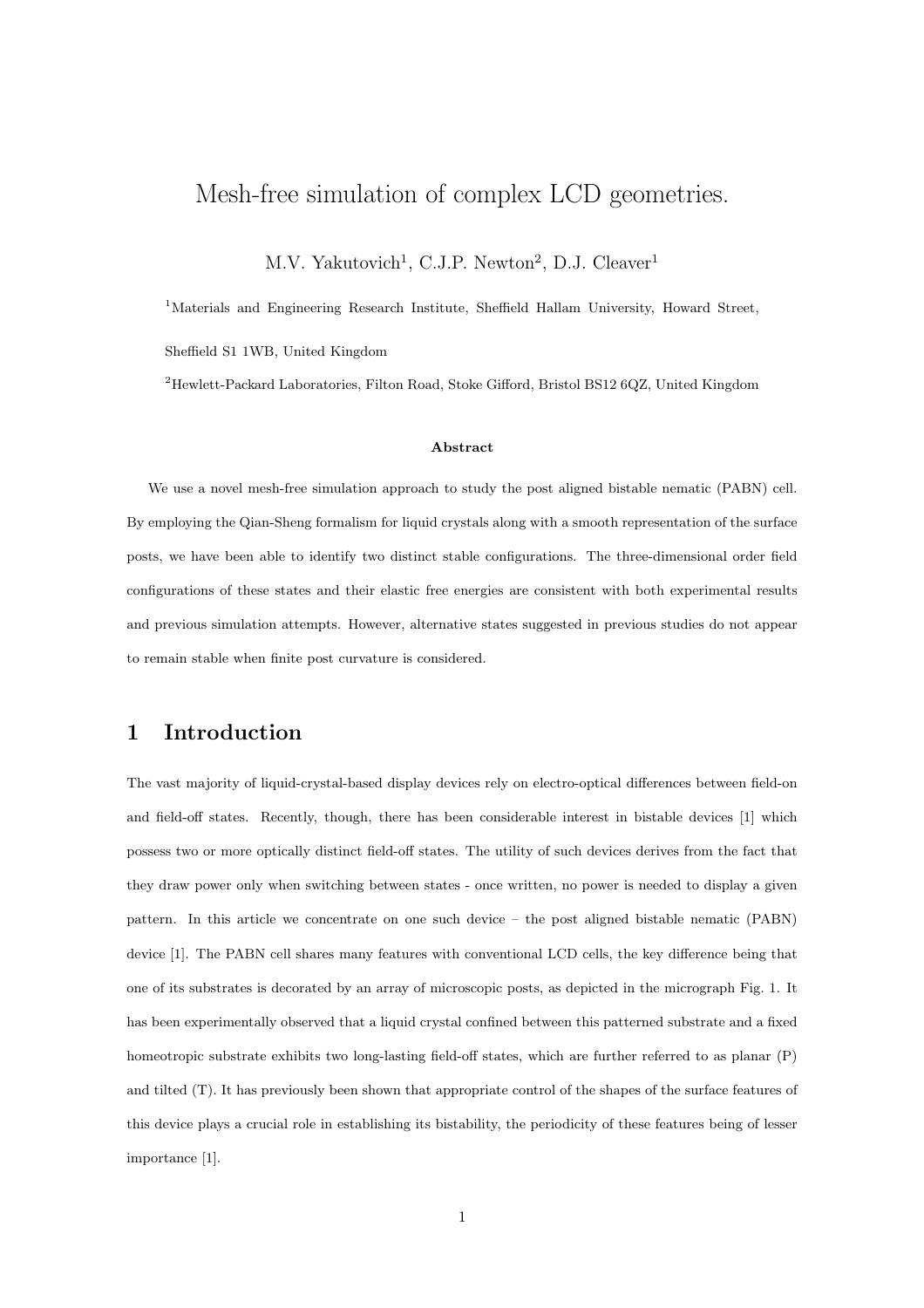

Figure 1: The PABN device [1, 2].

Here, we use a recently developed modelling approach to investigate the stable states of the PABN cell. Specifically, we apply mesh-free simulation methods to determine the 3-dimensional order tensor variation induced by its post-like substrate features. We then calculate how these change as the post shape is varied. Mesh-free methods are a promising class of numerical techniques which have been developed over the last decade as an alternative to traditional grid-based methods such as the finite difference method (FDM) and the finite element method (FEM). As their name suggests, the main idea behind mesh-free methods is that they do not rely on a grid. In certain circumstances, the ability to fully eliminate mesh creation can yield a considerable computational advantages over traditional grid-based simulation methods. In meshfree methods, then, the spatial domain and its boundaries are represented by a set of scattered nodes with no specified inter-connectivity. As such, any confining geometry can be represented very accurately, even if the shape functions utilised are of low order. Many types of mesh-free methods have been devised so far and their different classifications are set out in the extensive reviews to be found in appropriate texts [3, 4]. Here, we employ what is termed a collocation mesh-free method. This is a truly mesh-free method which, unlike weak form methods, does not require any grid for, e.g, performing integrations. This, then, represents an extension of our previous work on the use of appropriately generalised modified smooth particle hydrodynamics methods to simulate switching behaviour in simple liquid crystal cell geometries [5].

The remainder of this article is organised as follows. In the next Section we present the Qian-Sheng description for liquid crystals which we employ in our simulations. Following this, we give a brief explanation of the framework of collocation methods with the moving least-square reproducing kernel which we have used for the shape function construction. We then proceed to describe our implementation of the PABN cell geometry and its discretisation. Finally, we demonstrate the use of these approaches for the simulation of the complex PABN cell, give an assessment of the output of these simulations and draw some conclusions.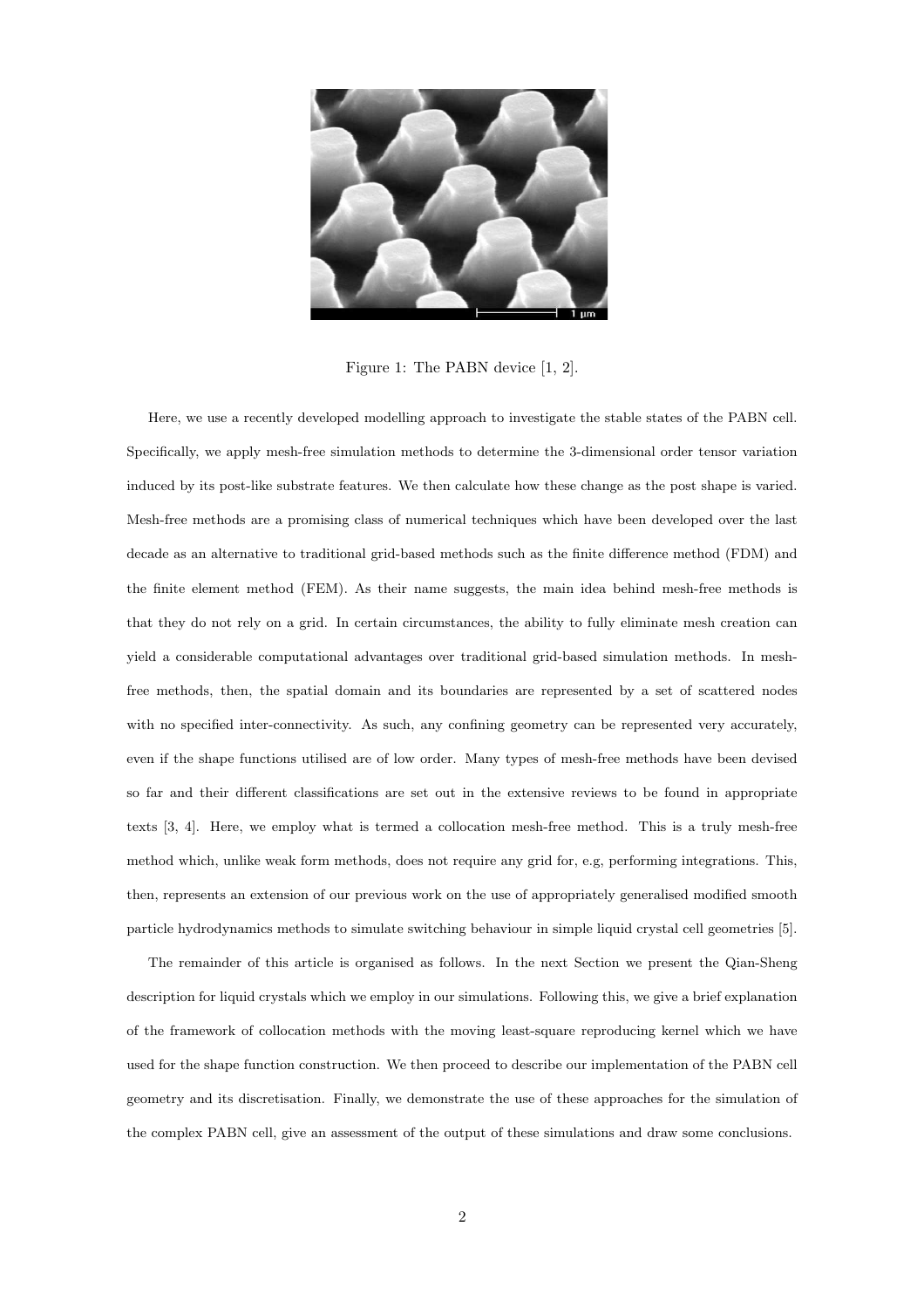# 2 Qian Sheng equations

In this section, we outline the Qian and Sheng formulation [6, 7] for a nematic liquid crystal whose orientational order is described by a  $Q$  tensor. We deliberately restrict ourselves to a description neglecting flow, since the results presented here are restricted to static arrangements. The Qian-Sheng formalism is a generalisation of Ericksen-Leslie–Parodi (ELP) theory complemented with Landau-de Gennes (LdG) theory, in which orientational order is described using the second rank, traceless, symmetric tensor  $Q$ 

$$
Q_{\alpha\beta} = \frac{S}{2} \left( 3\hat{n}_{\alpha}\hat{n}_{\beta} - \delta_{\alpha\beta} \right) + \frac{P_B}{2} \left( \hat{l}_{\alpha}\hat{l}_{\beta} - \hat{m}_{\alpha}\hat{m}_{\beta} \right). \tag{1}
$$

Here, and in the remainder of this article, the tensor summation convention over repeated Greek indices is assumed. In eqn 1, these indices represent orthogonal Cartesian coordinates, while  $\delta_{\alpha\beta}$  is the Kronecker delta symbol. S and  $P_B$  are the uniaxial and biaxial order parameters with  $\hat{n}$ ,  $\hat{l}$  and  $\hat{m}$  being orthogonal unit vectors associated with the principle axes of Q. The director,  $\hat{\mathbf{n}} = (\sin \theta \cos \phi, \sin \theta \sin \phi, \cos \theta)$ , is the eigenvector corresponding to the largest eigenvalue of  $Q$ . In the uniaxial approximation,  $P_B = 0$  whereas in the ELP approximation, the scalar order parameter  $S \to S_0$  is a constant.

The Landau-de Gennes (LdG) free energy functional [8] is defined as

$$
\mathcal{F}_{Global} = \mathcal{F}_{Bulk} + \mathcal{F}_{Surface} = \int_{\Omega} \{f_B\} + \int_{\Gamma} \{f_S\}
$$

$$
= \int_{\Omega} \{f_{LdG} + f_D\} + \int_{\Gamma} \{f_S\}, \tag{2}
$$

where  $\Omega$  is an open-bounded set with boundary Γ,  $f_B$  is the total bulk free energy density,  $f_{LdG}$  is the LdG free energy density of the bulk,  $f_D$  is the free energy density due to elastic contributions and  $f_S$  is the surface free-energy density.

The LdG bulk free energy density  $f_{LdG} \equiv f_{LdG}(Q)$  is given by an expansion in the scalar invariants of the  $Q$  tensor, truncated at the fourth-order terms:

$$
f_{LdG}(Q) = f_{iso} + \frac{1}{2} \alpha_F Q_{\alpha\beta} Q_{\beta\alpha} - \beta_F Q_{\alpha\beta} Q_{\beta\gamma} Q_{\gamma\alpha} + \gamma_F Q_{\alpha\beta} Q_{\beta\alpha} Q_{\mu\nu} Q_{\nu\mu}.
$$
\n(3)

Here,  $f_{iso}$  is the free energy density of the isotropic fluid, and  $\alpha_F$ ,  $\beta_F$  and  $\gamma_F$  are parameters determining the the phase of the thermotropic LC, which can be isotropic, nematic or biaxial.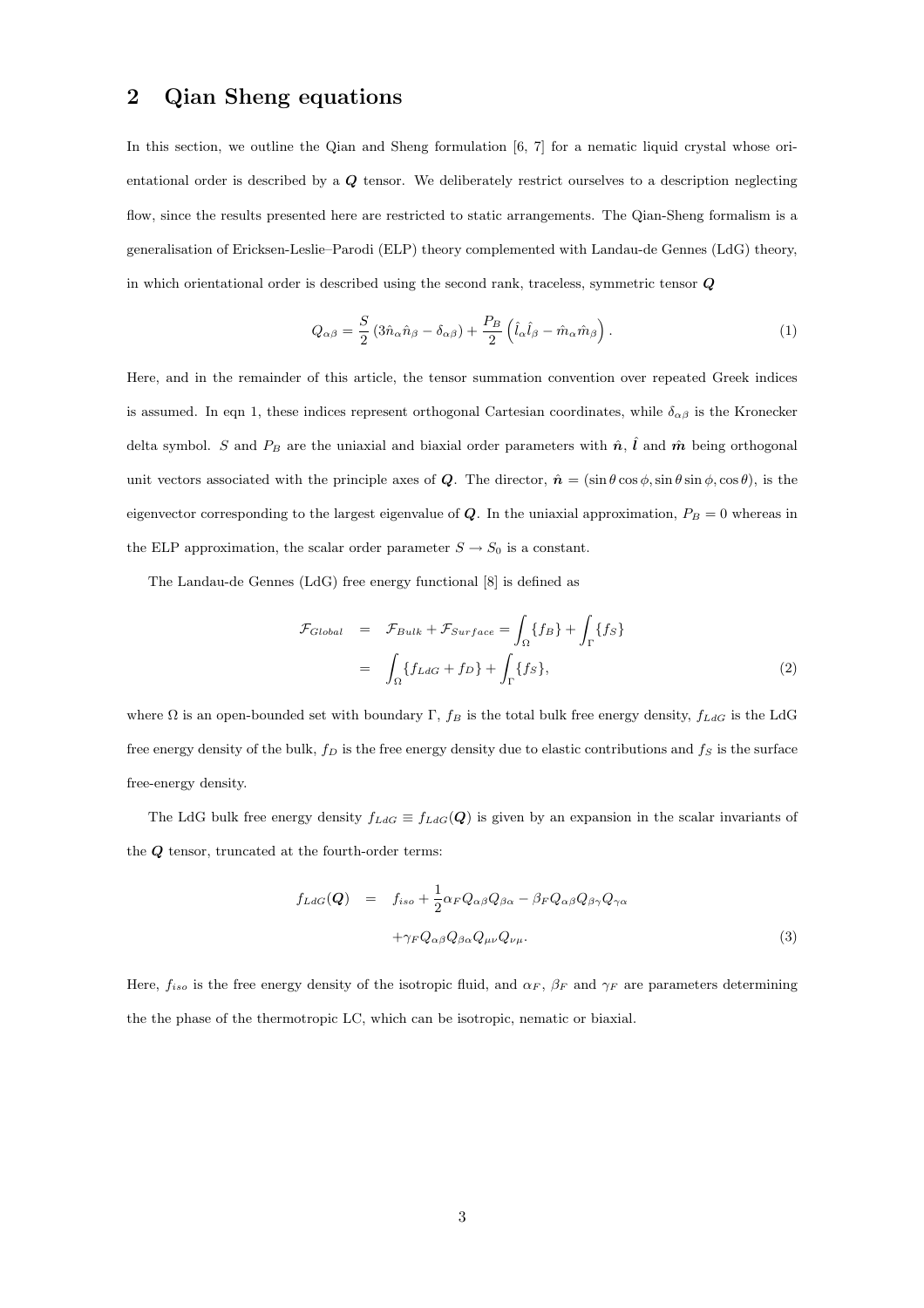The distortion free energy  $f_D \equiv f_D(\partial \mathbf{Q})$  takes the form

$$
f_D(\partial \mathbf{Q}) = \frac{1}{2} L_1 \partial_\mu Q_{\nu\gamma} \partial_\mu Q_{\nu\gamma} + \frac{1}{2} L_2 \partial_\mu Q_{\nu\mu} \partial_\gamma Q_{\nu\gamma} + \frac{1}{2} L_3 \partial_\mu Q_{\nu\gamma} \partial_\gamma Q_{\nu\mu} + \frac{1}{2} L_4 Q_{\mu\nu} \partial_\mu Q_{\gamma\tau} \partial_\nu Q_{\gamma\tau} + \frac{4\pi L_1}{P_{ch}} \varepsilon_{\mu\nu\gamma} Q_{\mu\tau} \partial_\nu Q_{\gamma\tau} - \frac{4\pi L_4}{P_{ch}} \varepsilon_{\mu\nu\gamma} Q_{\mu\eta} Q_{\eta\tau} \partial_\nu Q_{\gamma\tau} + \frac{6\pi^2}{P_{ch}^2} (L_1 Q_{\mu\nu} Q_{\nu\mu} - L_4 Q_{\mu\nu} Q_{\nu\tau} Q_{\tau\mu}), \tag{4}
$$

where  $L_i$ ,  $i = 1, \ldots, 4$  are the elastic constants and  $P_{ch}$  is the pitch of any chirality.  $\varepsilon_{\alpha\beta\gamma}$  is the Levi-Civita symbol.

The central equation in the Qian-Sheng formalism, which describes the evolution of the orientational order, is

$$
J\ddot{Q}_{\alpha\beta} = h_{\alpha\beta} + h_{\alpha\beta}^v - \lambda \delta_{\alpha\beta} - \varepsilon_{\alpha\beta\gamma} \lambda_{\gamma},\tag{5}
$$

where the superposed dot () denotes the material time derivative:  $\partial_t + u_\alpha \partial_\alpha$ . Here, J is the moment of inertia which is usually negligible, and we therefore set  $J = 0$ .  $\lambda$  and  $\lambda_{\gamma}$  are Lagrange multipliers chosen to ensure that  $Q$  remains symmetric and traceless.  $h$  is the molecular field defined by the LdG free energy as

$$
h_{\alpha\beta} = -\frac{\partial f_B}{\partial Q_{\alpha\beta}} + \partial_\gamma \frac{\partial f_B}{\partial (\partial_\gamma Q_{\alpha\beta})}.
$$
\n(6)

Direct calculation of the trace and off-diagonal elements of Eq. (5) shows that the Lagrange multipliers are given by  $\lambda = \frac{1}{3} (h_{\gamma\gamma})$  and  $\lambda_{\gamma} = \frac{1}{2} \varepsilon_{\alpha\beta\gamma} h_{\alpha\beta}$ .

Following [9], the equation of motion Eq. (5) can be recast in the alternative form

$$
\dot{Q}_{\alpha\beta} = \frac{h_{\alpha\beta}}{\mu_1} - \frac{\lambda \delta_{\alpha\beta}}{\mu_1} - \frac{\varepsilon_{\alpha\beta\gamma}\lambda_{\gamma}}{\mu_1} \tag{7}
$$

which is better suited to mesh-free simulation,

Finally, we state the conditions imposed on the boundaries. For infinitely strong anchoring, the Q tensor is specified according to Eq. (1). In cases of weak anchoring, however, the order tensor at the surface evolves according to

$$
\mu_S \partial_t Q_{\alpha\beta} = h_{\alpha\beta}^S - \lambda^S \delta_{\alpha\beta} - \varepsilon_{\alpha\beta\gamma} \lambda_\gamma^S \tag{8}
$$

where  $h_{\alpha\beta}^S = -\frac{\partial f_B}{\partial(\partial_\tau Q_{\alpha\beta})}\hat{\nu}_\tau - \frac{\partial f_S}{\partial Q_{\alpha\beta}}, \ \lambda^S = \frac{1}{3}h_{\gamma\gamma}^S, \ \lambda_\gamma^S = \frac{1}{2}\varepsilon_{\alpha\beta\gamma}h_{\alpha\beta}^S, \ \hat{\nu}$  is an outward pointing surface unit normal vector and  $\mu_S$  is the surface viscosity defined through  $\mu_S = \mu_1 l_S$ , where  $l_S$  is a characteristic surface length typically in the range  $l_S \approx 100 - 1000\text{\AA}$  [10].

For planar degenerate anchoring, we use the following form for the free energy density:

$$
f_S \equiv f_S(Q) = c_1 \hat{\nu} . Q . \hat{\nu} + \frac{1}{2} \alpha_S Q_{\alpha\beta} Q_{\beta\alpha}
$$

$$
-\beta_S Q_{\alpha\beta} Q_{\beta\gamma} Q_{\gamma\alpha} + \gamma_S Q_{\alpha\beta} Q_{\beta\alpha} Q_{\mu\nu} Q_{\nu\mu},
$$
(9)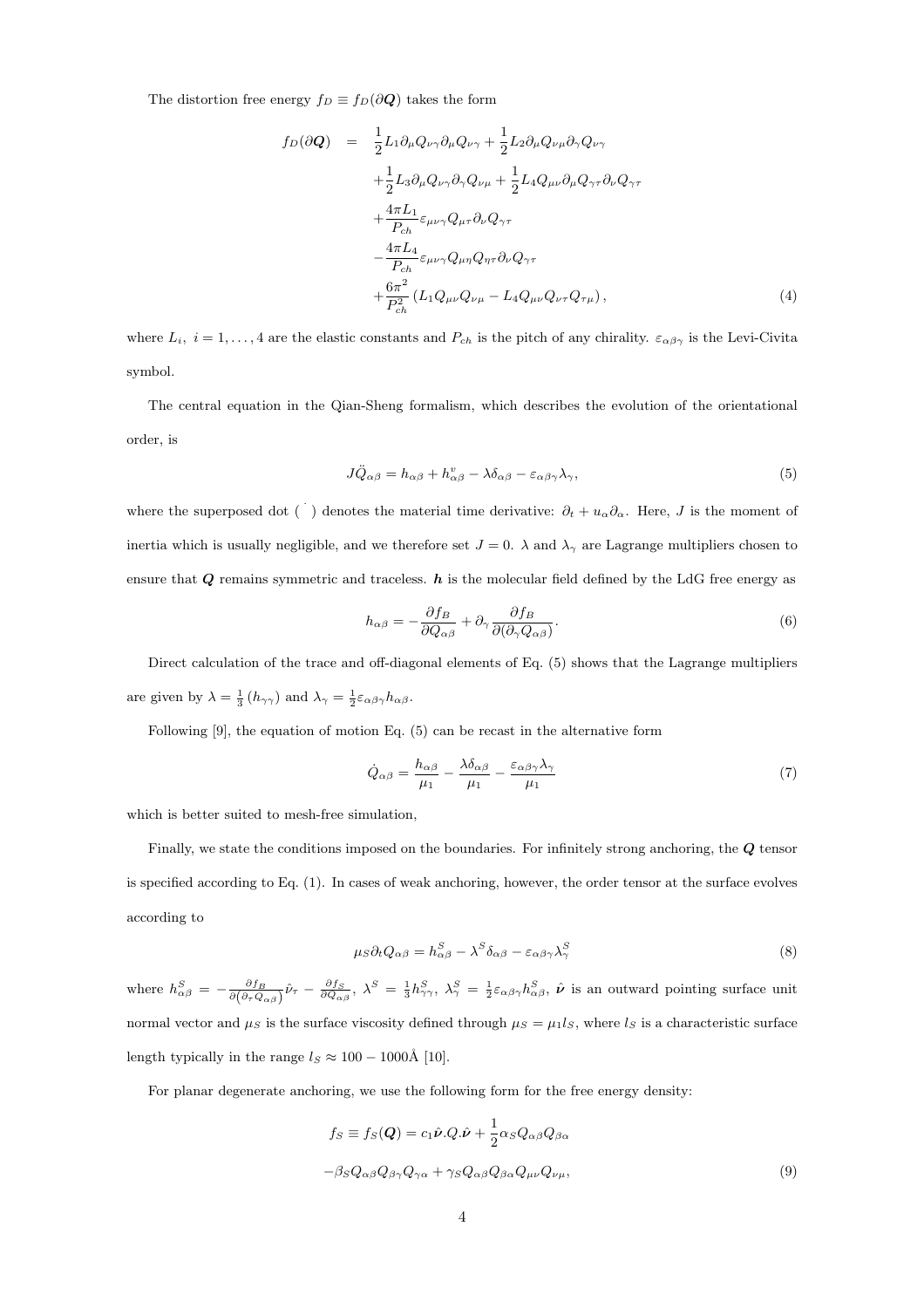where  $c_1$  is the anchoring strength and  $\alpha_S$ ,  $\beta_S$  and  $\gamma_S$  are surface Landau coefficients.

# 3 The algorithm description

In this work we employ a framework of collocation mesh-free methods in which the moving least-square reproducing kernel (MLSRK) method [11, 12] is used to construct shape functions for the numerical simulation of liquid crystals. The basic idea of the collocation approach is to seek the solution of a partial differential equation on a set of independent points in space by constructing an interpolation function constructed using the values at those points.

According to the MLSRK [12] method, the approximation of a smooth field variable  $f(x)$  (e.g., the Q-tensor) at some point in space  $\bar{x}$  can be given as

$$
f^{h}(\boldsymbol{x},\overline{\boldsymbol{x}})=\sum_{i=1}^{n}p_{i}(\frac{\boldsymbol{x}-\overline{\boldsymbol{x}}}{\rho})a_{i}(\overline{\boldsymbol{x}},\rho)=\boldsymbol{p}^{T}(\frac{\boldsymbol{x}-\overline{\boldsymbol{x}}}{\rho})\boldsymbol{a}(\overline{\boldsymbol{x}},\rho),
$$
\n(10)

where  $\rho$  is a dilatation parameter,  $p^T(x) = \{p_1(x), p_2(x), ..., p_n(x)\}\$ is a vector of complete basis functions of order n and  $a^T(\overline{x},\rho) = \{a_1(\overline{x},\rho), a_2(\overline{x},\rho), ..., a_n(\overline{x},\rho)\}\$ is a vector of unknown coefficients that depends on  $\bar{x}$ . For example, for 3-D problems

$$
\boldsymbol{p}^T(\boldsymbol{x}) = \{1, x, y, z\} \text{ for } n = 4. \tag{11}
$$

These basis functions should not necessarily be polynomials, but could, alternatively, include functions which are anticipated to be present in the final solution.

The unknown coefficient vector  $a^T(\bar{x}, \rho)$  is determined by minimising the weighted squared difference with a window function  $W(\mathbf{x}-\overline{\mathbf{x}}, \rho)$ , i.e.

$$
J(\boldsymbol{a}) = \sum_{i=1}^{n} W_i(\overline{\boldsymbol{x}} - \boldsymbol{x}_i, \rho) \left[ \boldsymbol{p}^T (\frac{\overline{\boldsymbol{x}} - \boldsymbol{x}_i}{\rho}) \boldsymbol{a}(\overline{\boldsymbol{x}}) - f_i \right]^2, \qquad (12)
$$

where  $f_i$  is the value of function f at the point i. By minimising the above functional, the optimal values for coefficients  $\boldsymbol{a}$  are found. These ultimately lead to the following form of function interpolation:

$$
f^{h}(\boldsymbol{x}) = \sum_{j=1}^{n} \Phi_{j}(\boldsymbol{x}) f_{j}, \qquad (13)
$$

where  $\Phi_j(x)$  are the shape functions found using the MLSRK method.

We use the B-spline function [13] as a window function in our simulations

$$
W(R, h) = \alpha_d \times \begin{cases} \frac{2}{3} - R^2 + \frac{1}{2}R^3 & 0 \le R < 1 \\ \frac{1}{6}(2 - R)^3 & 1 \le R < 2 \\ 0 & R \ge 2 \end{cases}
$$
(14)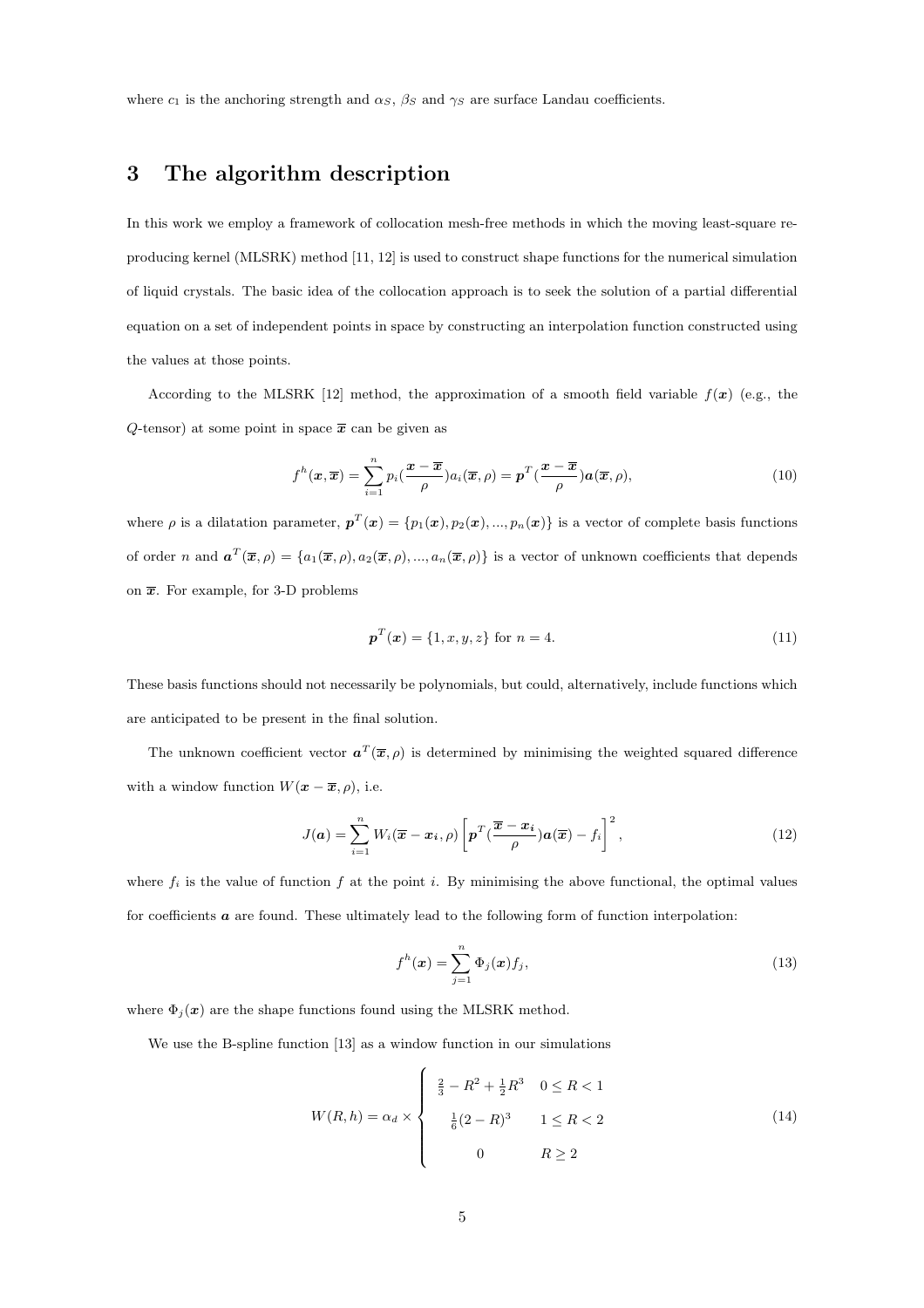where  $\alpha_d$  is a normalisation factor which is equal to  $3/(2\pi h^3)$  in 3-dimensions.

In order to solve the Qian-Sheng equations of Sec. 2 we additionally associate a traceless, symmetric, order tensor,  $Q_{\alpha\beta}$ , with each fluid particle. Microscopically, these order tensors convey information about the state of the average orientational ordering of the molecules which are assumed to be represented by each fluid particle.

The resulting simulation algorithm centres, then, on solving the set of Qian-Sheng eqns. (7, 8), which are already written in the strong form, on a set of randomly distributed points. Particles are given initial values of Q. Then, eqns. (7, 8) are considered for each particle, with their right-hand sides replaced by the appropriate kernel estimates. We adopt a simple two step predictor-corrector scheme to integrate the resulting linear ordinary differential equations to second order accuracy.

#### 4 Geometry

In order to represent the geometry of the PABN device's patterned substrate in a smooth fashion, we impose periodic boundary conditions in x and y and use the following surface to describe the height of a single post as a function of  $x$  and  $y$ :

$$
f(x,y) = \tanh(\pi (sx - p) - \tanh(\pi (sx + p))) \times
$$

$$
\tanh(\pi (sy - p)) - \tanh(\pi (sy + p)).
$$
 (15)

Here  $p$  controls the post's width and length and  $s$  gives the smoothness of the whole structure. An example of a such function is given in Figure 2(a). This geometry is given on the interval  $[-1:1]$  in the x and y dimensions and has unit height. Thus, it can easily be scaled to represent any dimensions.



(a) An example of the analytical shape of (b) An example of discretisation using the post structure. Monte-Carlo technique.

Figure 2: Post structure used in simulations.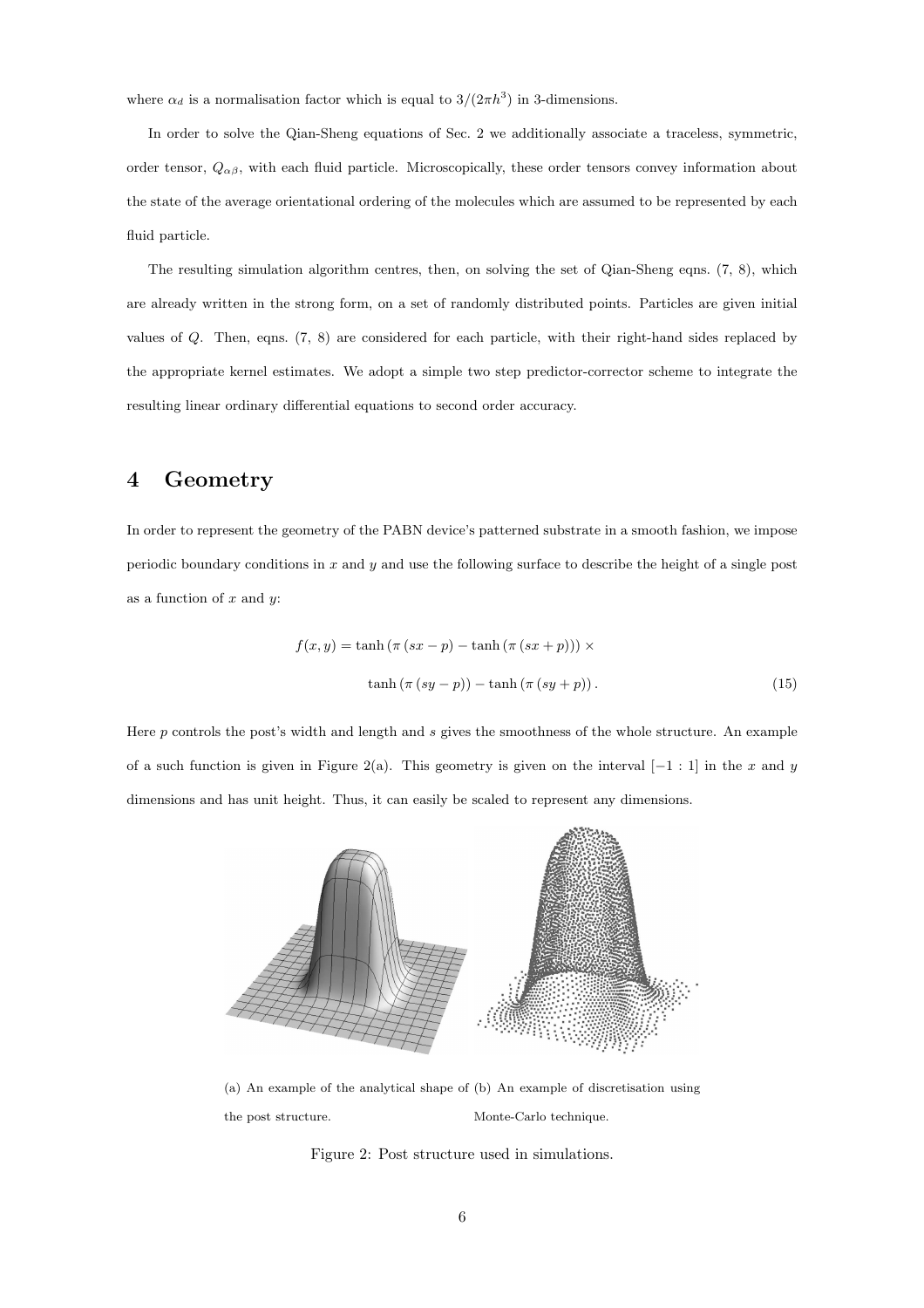The biggest advantage of such a representation is the absence of any sharp corners. This effectively prevents development of unphysical defects in the system. Another advantage comes from the fact that we can both closely represent the geometry and, at the same time, precisely know the normal at each point on the surface. Thus, the numerical calculation of planar anchoring is more accurate than that achieved, e.g., with traditional grid-based methods.

Within our main simulations, the smooth surface eqn (15) was actually represented by a number of discrete points residing on that surface. Having attempted a number of analytical routes for setting these surface points, and failed to find one that reliably avoided undesirable clustering behaviours, we have implemented a Monte-Carlo-based numerical approach instead. Within this, the surface was gradually loaded with interaction sites, which were able to rearrange themselves (by standard Monte Carlo moves) across the surface, subject to Lennard-Jones like interactions which promote a particular inter-point spacing. Indeed, by allowing this natural spacing to vary slightly across the surface, we found it straightforward to achieve the desirable outcome of having higher surface-point densities in high curvature regions of the surfaces (i.e. at the post edges and corners). In practice, the final surface point distribution was taken as that achieved when no more points could be introduced and the total interaction energy had equilibrated. An example of this discretisation is given in Fig. 2(b).

#### 5 Modelling

In this Section, we present the results obtained from application of our mesh-free Qian Sheng simulation approach to the PABN system. Within this, we make repeated reference to a previous modelling study of this device by Majumdar et al [2]. It should be noted, however, that in [2] the post was represented as a rectangular box, whereas we employ the smooth three-dimensional shape depicted in the Fig. 2. Consequently, we do not have to prescribe the liquid crystal orientation at the edges of the post, which ultimately helps us to avoid possible unphysical artifacts. Further, since features such as edge defect lines are not pinned in our simulations, the equilibrated systems are not required to possess the same topologies as the initial configurations.

All of our simulations were initiated to one of a set of trial configurations from which the system was allowed to relax into a local free energy minimum. The initial trial configurations used were constructed in a similar way to those described in  $[2]$ . Explicitly, each particle Q tensor was set such that the principal direction of the order tensor followed a specified vector field  $n = \{n_x, n_y, n_z\}$  whose non-normalised components are given below.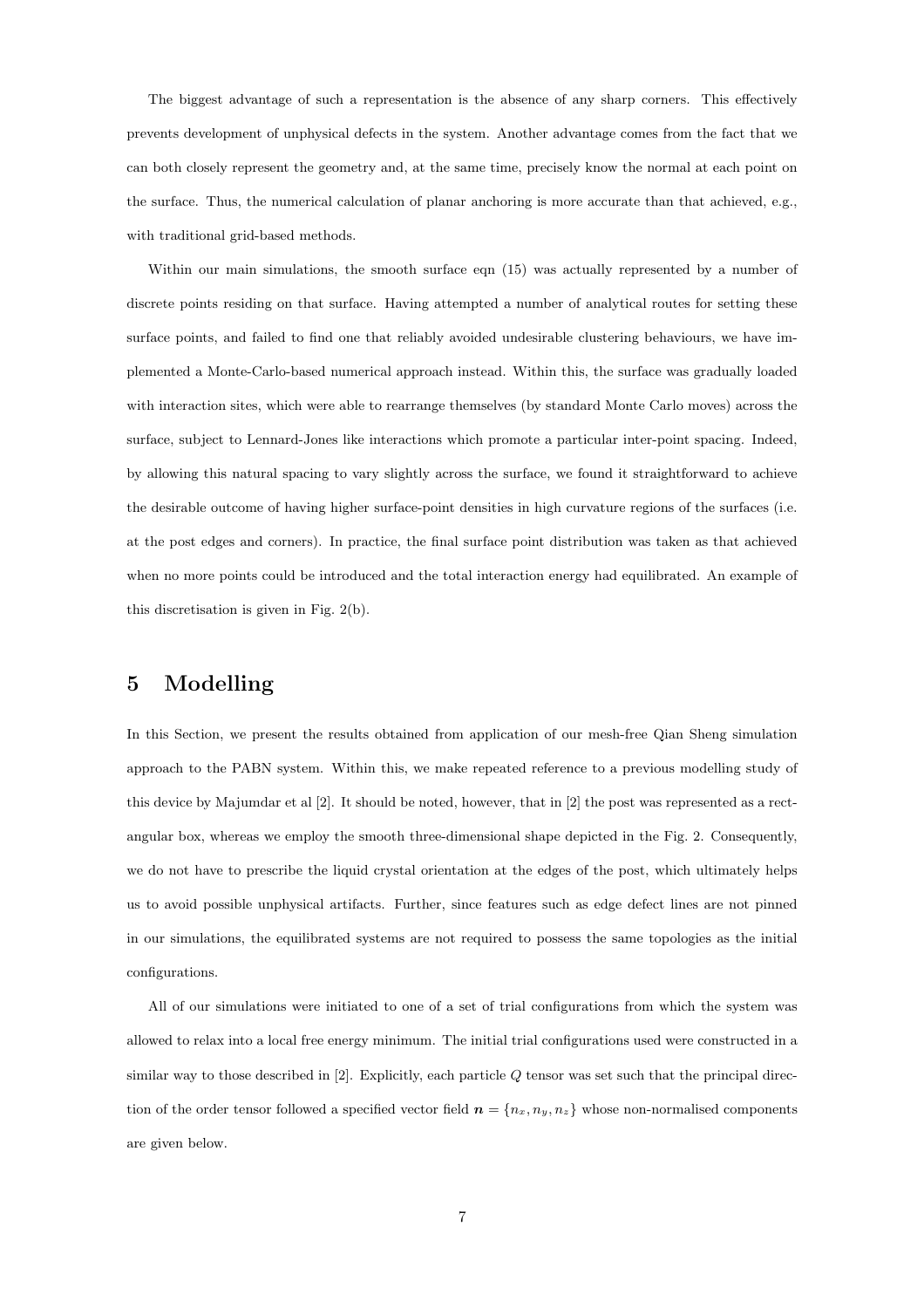In all trial configurations, the x and y components of the vector  $\boldsymbol{n}$  were given by

 $\overline{a}$ 

$$
n_x = \left[\sin\left(\frac{\pi x}{L_p}\right)\right] \left(\frac{H-z}{H}\right),
$$
  
\n
$$
n_y = \left[\sin\left(\frac{\pi y}{L_p}\right)\right] \left(\frac{H-z}{H}\right),
$$
\n(16)

where H is the cell height and  $L_p$  the post's cross-sectional dimension. For particles above the top of post (height h), the z-component of  $n$  was also the same for all trial configurations and given by

$$
n_z = \frac{z - h}{H - h}.\tag{17}
$$

Four different configurations were considered for the z-component of the vector  $n$  for particles below the top of the post. These were given by

$$
n_z = \begin{cases} z(h-z), & T, \\ z(h-z) \left[ 1 + \cos\left(\frac{\pi x}{L_p}\right) + \cos\left(\frac{\pi y}{L_p}\right) \right], & P_1, \\ z(h-z) \cos\left(\frac{\pi x}{L_p}\right), & P_2, \\ z(h-z) \cos\left(\frac{\pi x}{L_p}\right) \cos\left(\frac{\pi y}{L_p}\right), & P_3. \end{cases}
$$

where the labels T and P denote tilted and planar states. These four arrangements correspond to the distinct arrangements identified from the finite element simulations presented in [2]

The simulations we have performed using these 4 different initial configurations have equilibrated to only two stable configurations – T and  $P_1$ . In comparison, the finite element simulations presented in [2] found distinct energy minima for all four configurations. All of the simulations that we have initiated with  $P_3$  and  $P_4$  initial configurations have converted into the tilted state T, which we have found to be the state with the lowest free energy. These interconversion simulations have all involved the depinning of highly distorted regions from the post faces and, ultimately, topological changes. In contrast, the continued stability of the  $P_1$  arrangement suggests it as the most plausible arrangement for the experimentally observed planar state. Below we describe the observed states  $P_1$  and  $T$  in more detail.

First, we consider the tilted state, T. Experimentally, PABN cells cooled from the isotropic liquid crystal phase always adopt this state [1]. Our simulations are consistent with this observation since we find that this state is adopted from a wide range of starting configurations and topologies. We show a slice through the tilt state order field obtained from our simulations in Fig. 3. This is a periodic cross-section taken along the post diagonal. Between the posts, this shows a relatively rapid rearrangement from planar to near-vertical. but little elastic distortion above that. The other significant distortions associated with the tilt state are topological in nature. As shown in Fig. 4, which shows the order field around a single post from a slightly oblique value, the state contains two defects – one at the base of the leading edge and a second at the top of the trailing corner.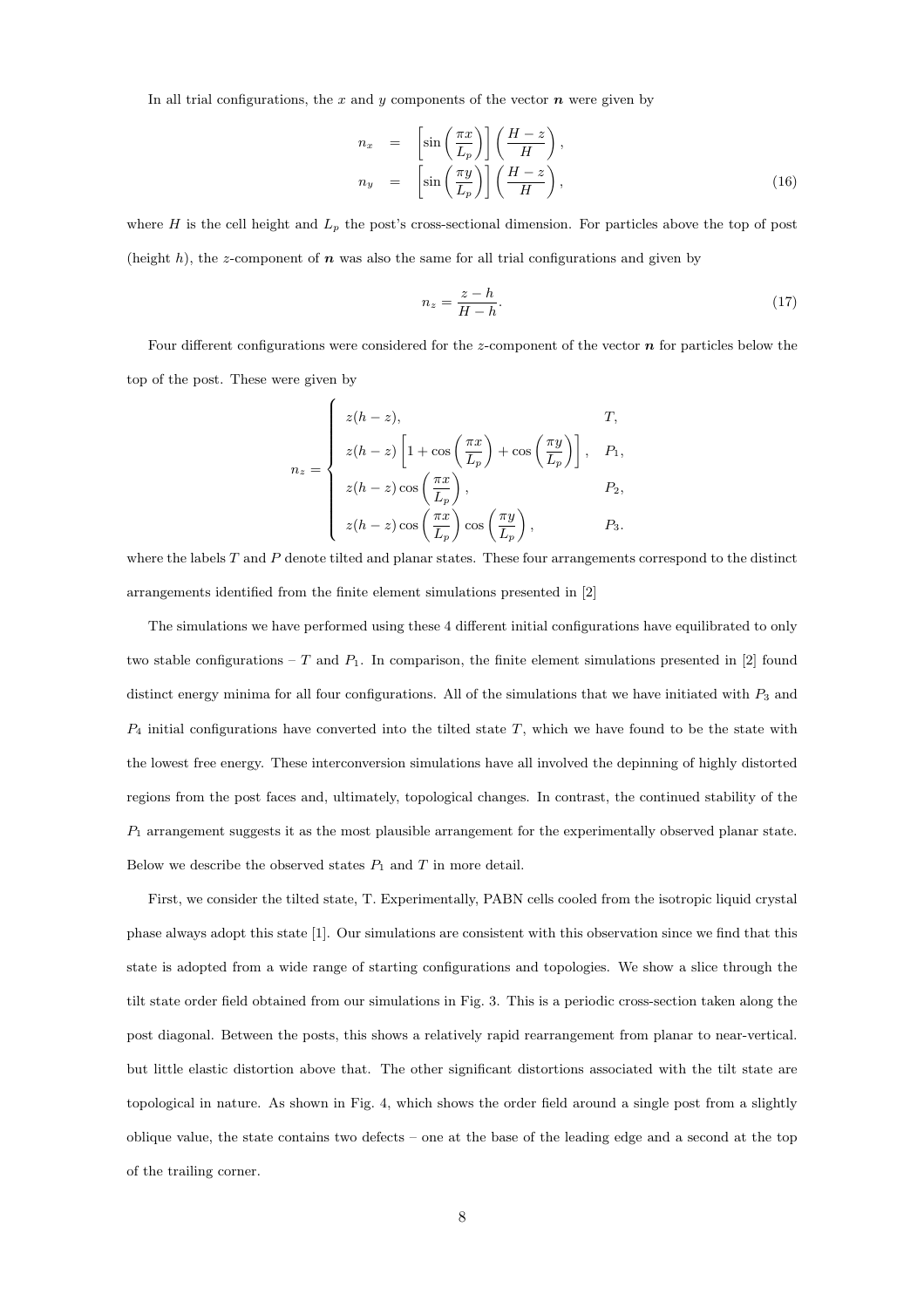

Figure 3: Periodic cross-section of the tilted state T along the post diagonal.



Figure 4: Near-top-down view of the equilibrated tilt state in the region of a single post, showing defects at the base of the leading corner and the top of the trailing corner.

In the planar configuration  $P_1$ , the order field cross-section across the post diagonals was found to take the form depicted in Fig. 5. Here, the liquid crystal director adopts an asymmetrical U-shape profile between the posts. This asymmetry derives from the differences in the configurations adopted at the leading and trailing faces. This finding is in qualitative agreement with the topological and configurational results provided in [2]. In this state, we observe a small degree of biaxiality adjacent to the post's leading and trailing edges, the value of which does not exceed 0.05. This biaxiality has been predicted in earlier works [1] but was not found in the finite element simulation of [2].

As well as observing these topological and orientational differences between the  $T$  and  $P_1$  states, we have also performed an initial quantitative comparison of their elastic deformation energies. For all post shapes considered thus far, these calculations show that the tilt state is the more stable. These calculations are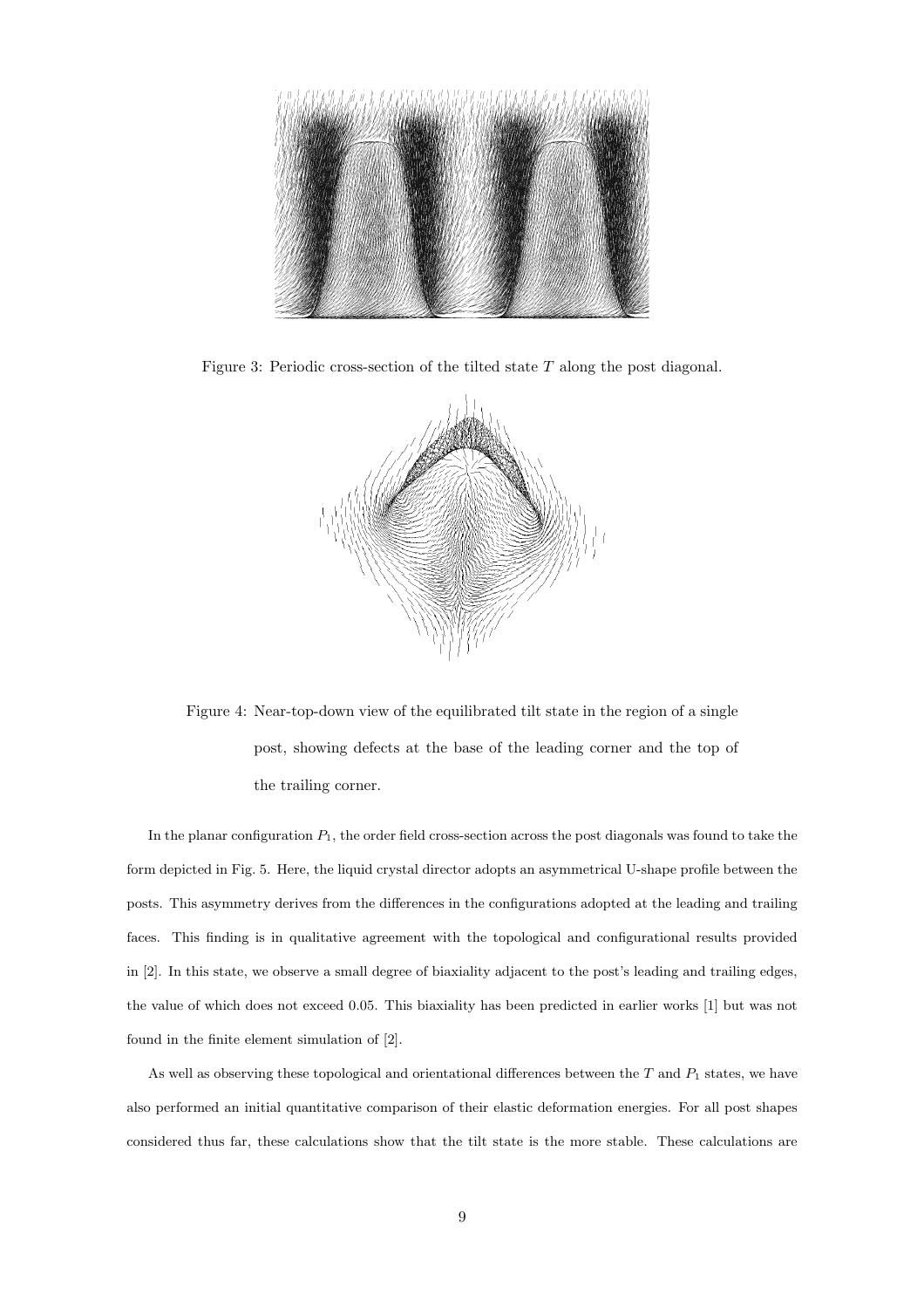

Figure 5: Periodic cross-section of the planar state  $P_1$  across posts' diagonals.

summarised by the data shown in Fig. 6 which show how the elastic free energies of the two states varies with post height  $h$ . The trend shown here, approximately linear variation with  $h$  for each state, is in qualitative agreement with previous findings [2].



Figure 6: Elastic free energies of different states as a function of post height.

## 6 Conclusion

In this paper, we have used a novel mesh-free simulation method to model the equilibrium states of the bistable PABN cell. In this, we have employed a truly mesh-free collocation technique based on the moving least-square reproducing kernel method. This has enabled us to execute simulations based on the Qian-Sheng Q-tensor formalism in geometries involving complex three-dimensional smooth substrates. This approach has allowed us to include spatially variable nematic order parameter and biaxiality as simulation observables. Further, since it allows topological changes to take place, the method is able to escape from globally unstable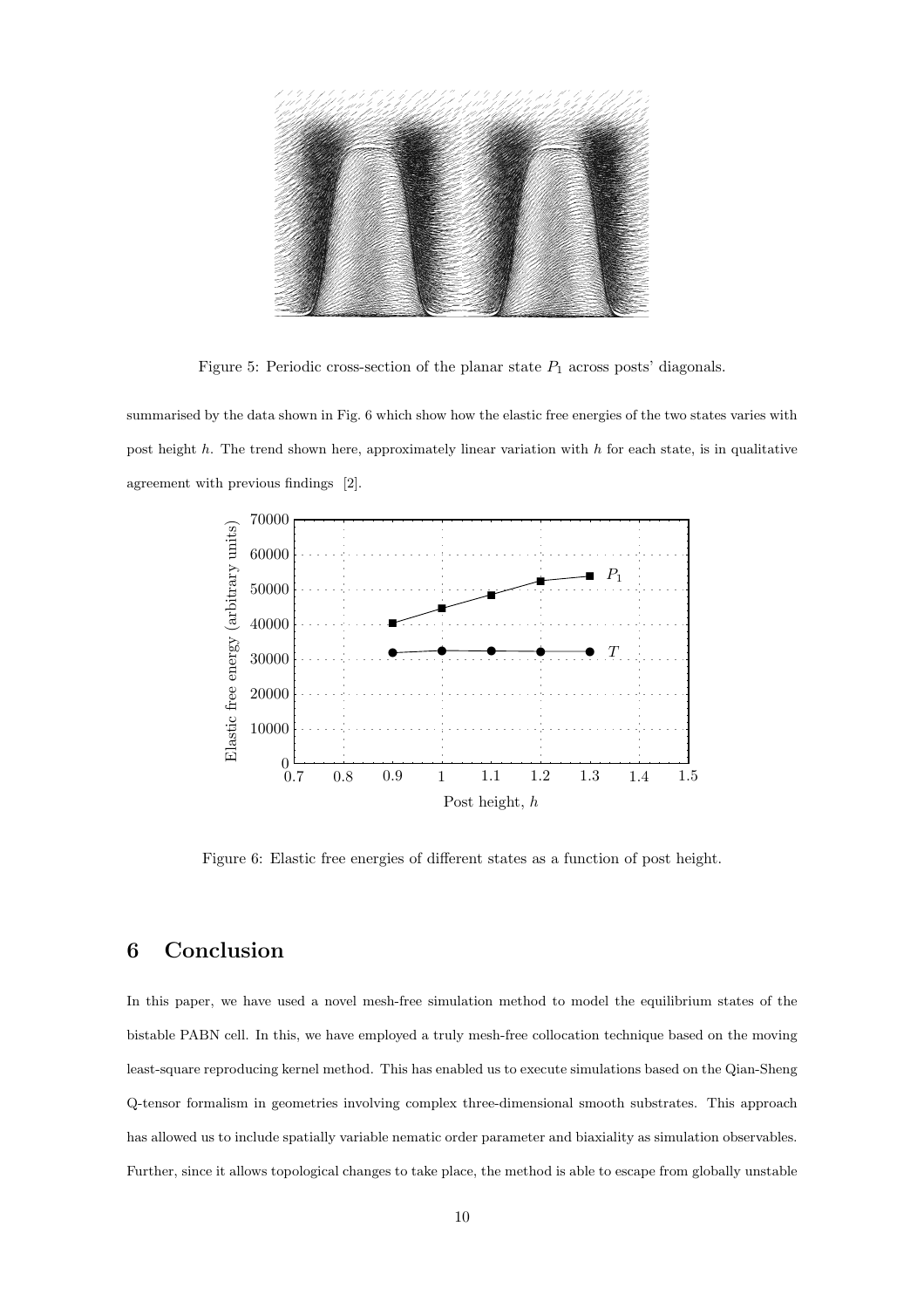configurations. From our simulations, we have found two distinct stable configurations which qualitatively agree with the tilted and planar arrangements seen experimentally. The elastic free energies calculated for these states qualitatively agree with previous simulation work.

In future work, we intend to extend our study by assessing the dynamical behaviour of the PABN switching between two stable states. This will require a full nematodynamic description of the liquid crystal cell. Further, a full electric field solver and flexoelectric terms in the governing equations will be incorporated.

# 7 Acknowledgements

MY acknowledges financial support from Sheffield Hallam University and Hewlett-Packard Laboratories. This work has benefitted from discussions with Chris Care and Tim Spencer.

## References

- [1] S. Kitson and A. Geisow. Controllable alignment of nematic liquid crystals around microscopic posts: Stabilization of multiple states. Applied Physics Letters, 80(19):3635–3637, MAY 13 2002.
- [2] A. Majumdar, C. J. P. Newton, J. M. Robbins, and M. Zyskin. Topology and bistability in liquid crystal devices. Physical Review E, 75(5):051703, MAY 2007.
- [3] G. R. Liu. Mesh Free Methods: Moving Beyond the Finite Element Method. CRC Press Inc, 2002.
- [4] Li Shaofan and Kam Wing Liu. Meshfree Particle Methods. Springer-Verlag Berlin, 2004.
- [5] M. V. Yakutovich, C. M. Care, and D. J. Cleaver. Mesh-free modelling of liquid crystals using modified smoothed particle hydrodynamics. 2008. Submitted.
- [6] T. Z. Qian and P. Sheng. Generalized hydrodynamic equations for nematic liquid crystals. Physical Review E, 58(6):7475–7485, DEC 1998.
- [7] T. J. Spencer and C. M. Care. Lattice boltzman scheme for modeling liquid-crystal dynamics: zenithal bistable. Physical Review E, 74(6), 2006.
- [8] P. G. De Gennes and J. Frost. The Physics of Liquid Crystals. Clarendon press, Oxford, 2nd edition, 1993.
- [9] C. M. Care, I. Halliday, and K. Good. Lattice boltzmann nemato-dynamics. Journal of Physics-Condensed Matter, 12(43):L665–L671, OCT 30 2000.